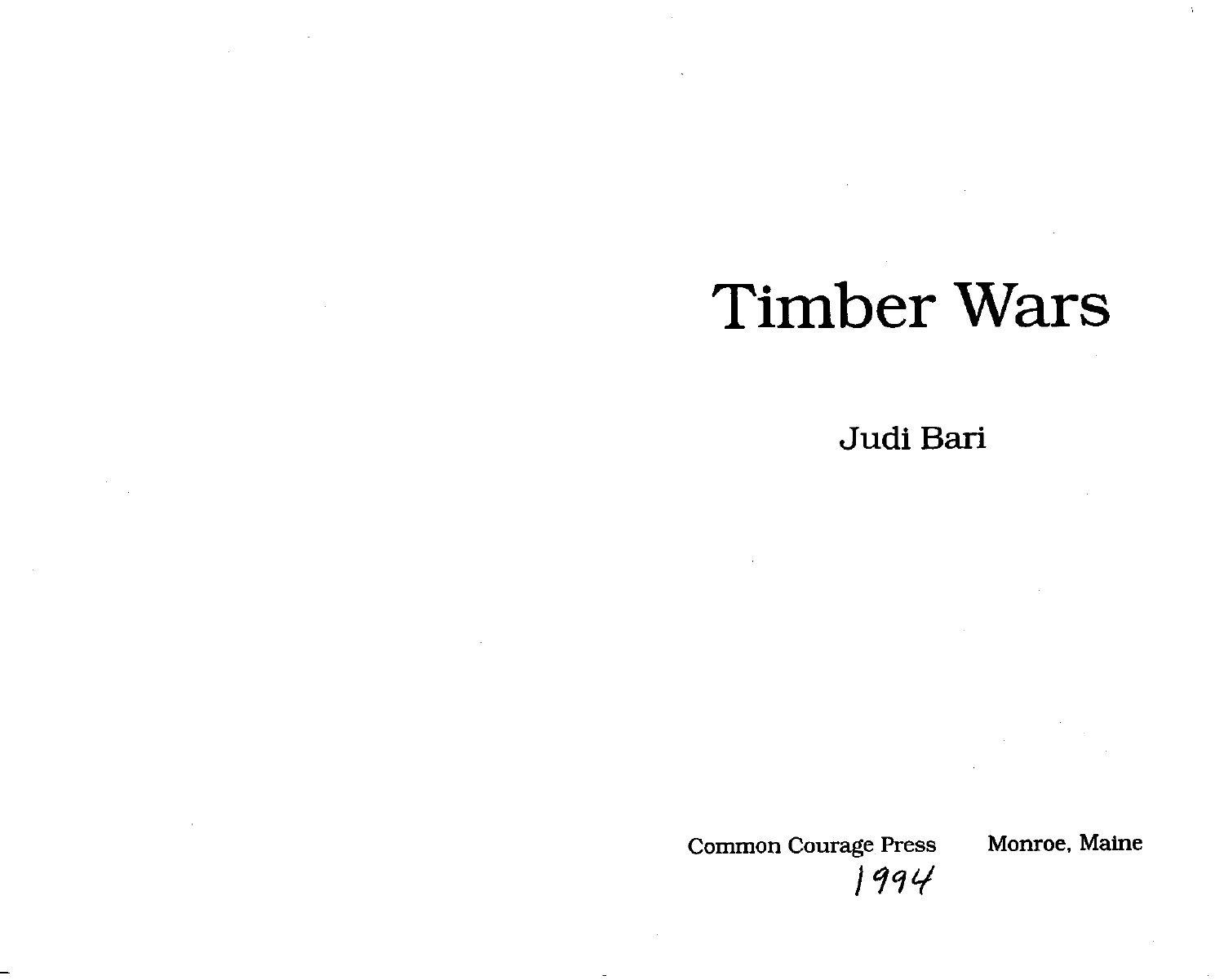## The Secret History of Tree-Spiking-Part 1

## AVA **February** 17, 1993

In May 1987, millworker George Alexander was nearly decapitated when a spike shattered his sawblade at the Cloverdale LP mill. This grisly accident sent shock-waves through our community, and eventually led Northern California Earth First! to renounce tree-spiking. Southern Oregon EF! joined us, but that's all. The rest of Earth First! still endorses spiking, and many of them reacted to our no-spiking policy by denouncing us as traitors or dismissing us as wimps, without ever examining the reasons for our actions. Because of this, and because some of the new activists in our area have been talking about tree-spiking as if it may be a viable tactic, I think it's time to re-examine the issue. Recently, George Alexander and his wife, Laurie, agreed to talk about the 1987 tree-spiking. The following account of the incident is based on my conversations with them.

"I was the perfect victim," began George Alexander. "I was nobody." George, a lifetime Mendocino County resident and son of an old-time Willits logger, was 23 and just married, with his wife Laurie three-months pregnant at the time of the accident. George's job at the mill was called off-bearer. The offbearer operates a huge band saw that makes the first rough-cut on the logs as they come into the mill, sectioning off slices of wood that will later be cut to standard lengths and planed for finished lumber.

Off-bearer is one of the most dangerous jobs in the mill. The saw that George Alexander worked on was sized for old-growth logs-52 feet around, **with** a 10-inch blade of high-tensile steel. 'That saw was so powerful that when you turned it off you could make three more cuts through a 20-foot log before the saw stopped," George told me. One of the dangers of working as off-bearer is that, if the blade hits a hard knot or metal debris (from old fences, choker chains, nails, etc., embedded in the wood) the sawteeth can break off and can go flying. If it's bad enough, the sawblade can break. To protect against this, workers have to wear a heavy face mask and stay on the alert, checking each log as it goes through.

George knew the job was dangerous, but he was also confident of his skill. "I always figured that if that blade ever hit me, it would hit me on the run," he said. He knew every sound the saw made, and could tell by listening when something was going wrong. He also knew to look for the tell-tale black stains that usually show up on the smooth surface of the debarked logs if metal is present in the wood.

Although George Alexander was an LP employee, he was no company man. L-P management had earned his disrespect long ago through the callous way it treats its employees. "We're not even people to them," he said. *"All* they care about is production." The perfect example of this LP management attitude was Dick Edwards, the day-shift foreman. Edwards was always after everyone, but he seemed to go out of his way to harass George. In the months before the treespiking, Edwards would often stand on the cat-walk overlooking George's work station with **LP Western**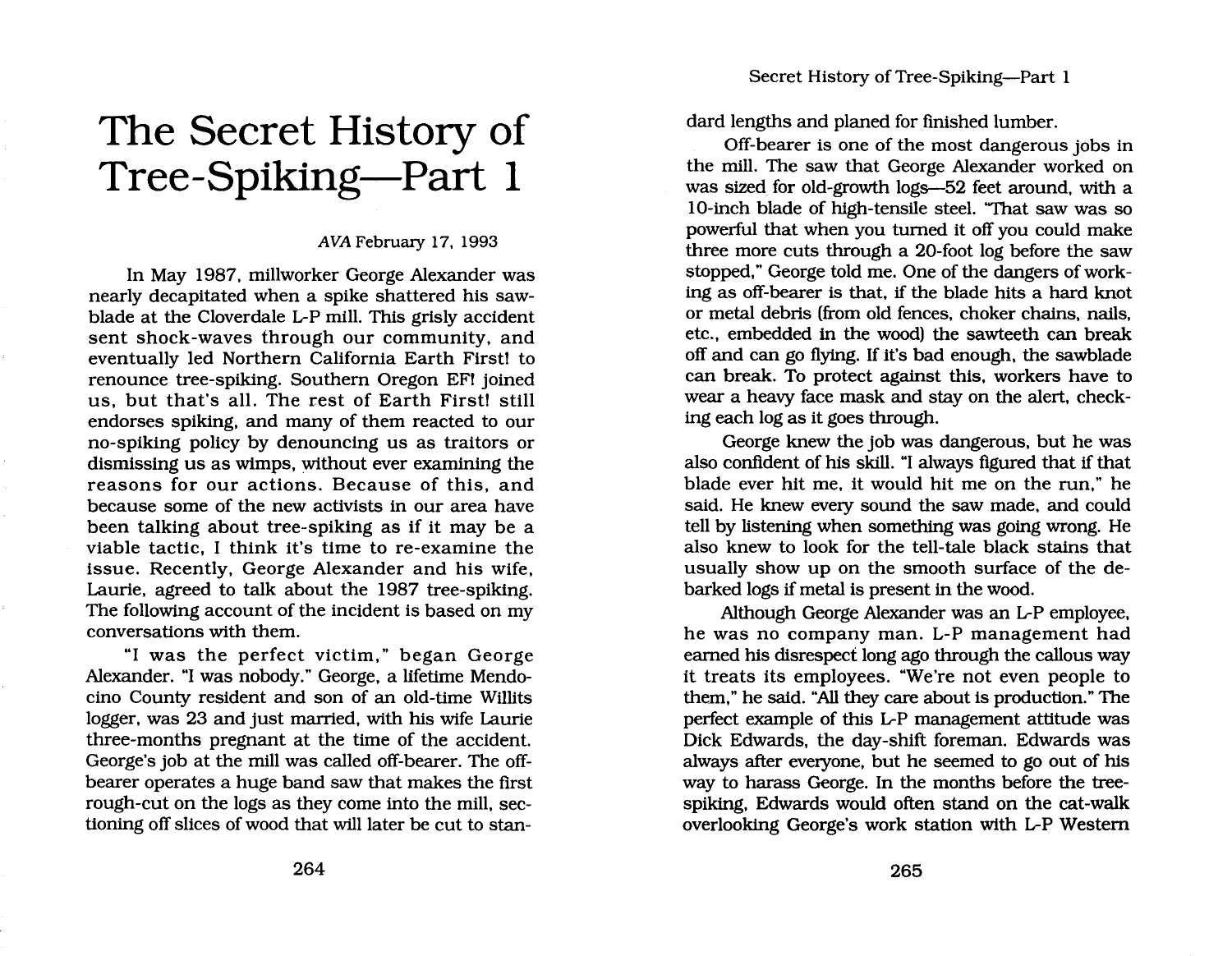Division head Joe Wheeler, just watching George work.

L-P has never been known to spend too much time maintaining equipment or worrying about worker safety. But in the weeks preceding the tree-spiking incident, conditions had gotten even worse than usual. Cracks had begun appearing in the band saw blade, and the blade was wobbling when it ran. But when George and other workers complained, foreman Dick Edwards shined them on, saying the new blades were not in yet, and they would have to make do. 'That blade was getting so bad," said George, "that I almost didn't go to work that day."

Normally when a big tree is sawed, they start from the outside and square off the edges first. But the tree that George was sawing on May 8, 1987, was a 12-inch pecker pole, and because it was so small he took the first cut down the middle. Halfway through the 20-foot log, the saw hit a 60-penny nail. "That nail must have been recently placed and counter-sunk," George told me. He had checked the log when he started cutting it and had seen no sign of the metal. And, because the saw hit the nail square-on, there was also no warning sound. "Usually there's a high-pitched metal sound and you have time to get out of the way," explained George. "This time I didn't hear nothing but 'Booml'"

The next thing he knew, George was lying on the floor covered with his own blood. "I knew I was dying. And all I could think about was Dick Edwards, and all the shit he gave me when I complained about the saw. I tried to get up but they pushed me back down. I tried to beckon to Edwards so he would come close enough for me to get my hands around his throat in a death grip. If I had to

die, I wanted to take that bastard with me."

A 12-foot section of the huge sawblade had broken off and hit George in the throat and face, ripping through his face mask and cutting into his jugular vein. His jaw was broken in five places and a dozen teeth were knocked out. The blade was wrapped around him, and his co-workers had to blowtorch it off while, they tried to keep him from bleeding to death. 'The saw hit me flat," said George. "If it had hit me with the teeth I'd be dead. I'm only here because my friend Rick Phillips held my veins together in the hour before the ambulance came."

L-P didn't call the press right away, but when they did they had a field day. "Tree Spiking Terrorism," screamed the headline in the Press-Democrat, while the Eureka Times-Standard proclaimed, "Earth First! Blamed For Workers' Injuries." Mendocino County's Sheriff Shea put out a widely quoted press release that was almost gleeful in its condemnation. 'This heinous and vicious criminal act is a felony offense, punishable by imprisonment in State Prison for up to three years," he wrote. "Still undetermined in the investigation is the motive of the suspect or suspects, to deter logging and milling operations or inflict great bodily injury and death upon lumber processing personnel." Even L-P President **Harry** Merlo got into the fray, blaming "terrorism in the name of environmental goals" for George's injury.

Meanwhile, George and Laurie Alexander had a different take on the incident. "I'm against tree-spiking," said George from his hospital bed, "but I don't like clear-cutting either." Laurie also tried to include L-P in the list of culprits. "I hate LP," she told me. "I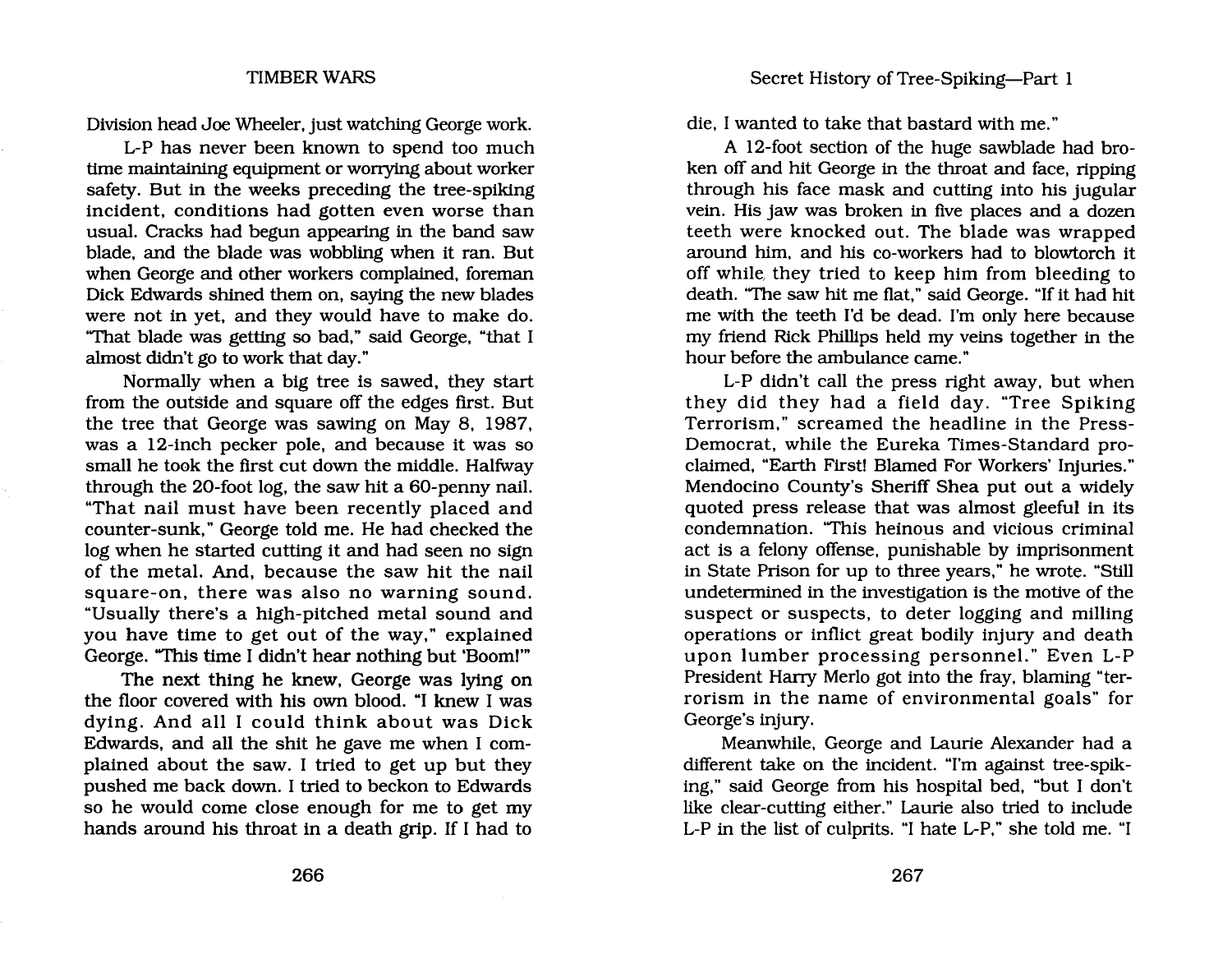like trees." But the press wouldn't print a word that Laurie said, and George's comments about mill safety and clearcutting were mentioned in only one news article, by Eric Brazil of the *San Francisco Examiner.* 

Earth First! was much less generous in its reaction, displaying practically no sympathy for this innocent man who had just been through such a terrifying ordeal caused by a spiked tree. And after advocating the tactic for years, even putting out a manual on how to do it, when the shit came down EF! tried to disassociate. "This is probably the first time we've made international news, and we weren't even involved in it," was EF! co-founder Mike Roselle's flippant statement to the press. 'This raises the whole question of violence. Not just tree-spiking, the violence of cutting down ancient forests." Dave Foreman was even less concerned about George Alexander. "I think it's unfortunate that somebody got hurt, but you know I quite honestly am more concerned about old-growth forests, spotted owls and wolverines and salmon-and nobody is forcing people to cut those trees."

This moral arrogance didn't win Earth First! many supporters in our area. But did EF! spike that tree? The answer is probably no. Back in 1987 EF! was just getting started in Mendocino County, and the only issue at the time was old-growth. There was no consciousness yet about baby tree-logging, and the spiked tree was only 12-inches in diameter. There were also other signs that this may have been the work of a disturbed individual instead of an organized group. LP traced the spiked tree to a cut on Cameron Ridge Road near Elk, where neighbors had been complaining about L-P liquidating the for-

est and threatening their water supply. One of the local residents was a strange man who drifted in and out of the area and mostly kept to himself. He was described by neighbors as a survivalist. Before the tree-spiking incident, loggers reported finding mutilated animals around the sight-a beheaded deer hanging from a tree, a skinned dog draped over a bulldozer-hardly Earth First! tactics, to say the least. But if this was the work of a lone crazy person, that still begs the question of where he even got the idea of spiking trees. The answer is probably Dave Foreman's book, *Eco-Defense.* 

There is also reason to believe that the tree was not spiked at Cameron Road at all, but rather was hit while lying on a log deck after it was cut. The saw hit the spike about nine feet up the tree. If you figure a foot for the stump, that means it would have to have been spiked 10 feet off the ground. Bruce Anderson described the technique like this in the May 27, 1987 *Anderson Valley Advertiser:* "One average-sized person teams up with a midget. The midget gets up on the shoulders of his partner to hammer in the spikes. L-P can nail those pesky terrorists before they nail the trees by arresting any stray midgets they spot roaming around Mendocino County."

But it doesn't really matter whether an EF!er, a lone survivalist, or Harry Merlo himself spiked that tree. The point is that if you advocate a tactic, you had better be prepared to take responsibility for the results. And I don't want anything to do with causing the kind of injuries suffered by George Alexander. While George was convalescing from those injuries, he was contacted by someone from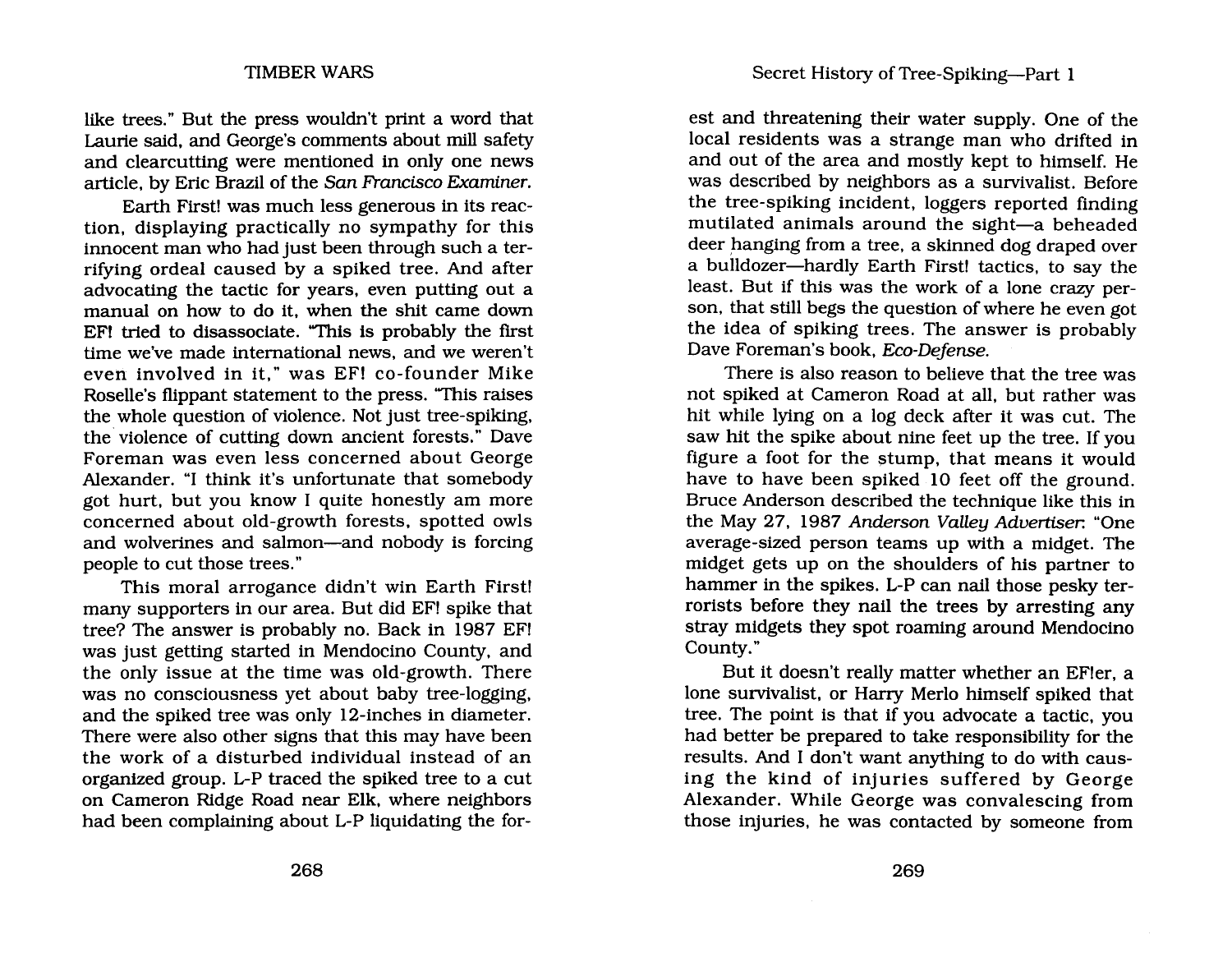the yellow-ribbon gang of pro-timber stooges. George doesn't remember her name, just that it was "some woman from Humboldt County." She asked him to go on tour with her denouncing Earth First! for the tree-spiking. And George refused.

No matter what you think of L-P's forest practices, this much should be clear. George Alexander is not the enemy. He has no say over his bosses' policies, either in or out of the mill. I have heard EF!ers say that that doesn't matter, he shouldn't be working at an LP mill. Well I shouldn't be driving a car either, but that doesn't make it okay to put a bomb in it.

After George refused to go on tour denouncing us, he was forced to return to work at L-P before his injuries were even healed. His and Laurie's baby was about to be born, he needed the money, and there are not many jobs in the Hopland where he and his family live. George got workers compensation for the time he was off work, but L-P didn't offer him a cent for the trauma and hardship he suffered. They made a big public show of putting up a \$20,000 reward for information leading to the conviction of the spiker. But George Alexander had to file a private lawsuit against L-P to get anything at all. And while the company was crying crocodile tears over his injuries in public, in private they were fighting him tooth and nail over his damage claim. He ended up with just \$9,000 and an involuntary transfer to night shift. "They used my name all over the country," George told me. 'Then they laid me off when the mill closed down."

"L-P is just sorry I didn't die," said George Alexander. "Yeah, I know," I replied. "They're sorry I didn't die too."

## The Secret History of Tree-Spiking-Part 2

## AVA, March 8, 1993

Tree-spiking is a failed tactic by any standard. It has been practiced by Earth First! for 10 years now, and I think it's fair to say that the results are in. Here's Dave Foreman's description of tree-spiking from Eco-Defense:

Tree-spiking is an extremely effective method of deterring timber sales, which seems to be becoming more and more popular. If enough trees are spiked in roadless areas, eventually the corporate thugs in the timber company boardrooms, along with their corrupt lackeys who wear the uniform of the Forest Service, will realize that timber sales in wild areas are going to be prohibitively expensive.

Believing this to be so seems to be an article of faith for some EF!ers. But a look at the actual history of Earth First! tree-spiking will show that it hasn't really worked out that way.

The most intensive spiking campaigns occurred in Oregon and Washington, although there have also been tree-spikings in California, Colorado, Montana, Idaho, New Mexico, Arizona, British Columbia, Southern Illinois, Kentucky, Maine and New Jersey, to name a few. And I'm not going to say that none of them saved any trees, because in a few cases they did, especially early on, or in areas without a timber-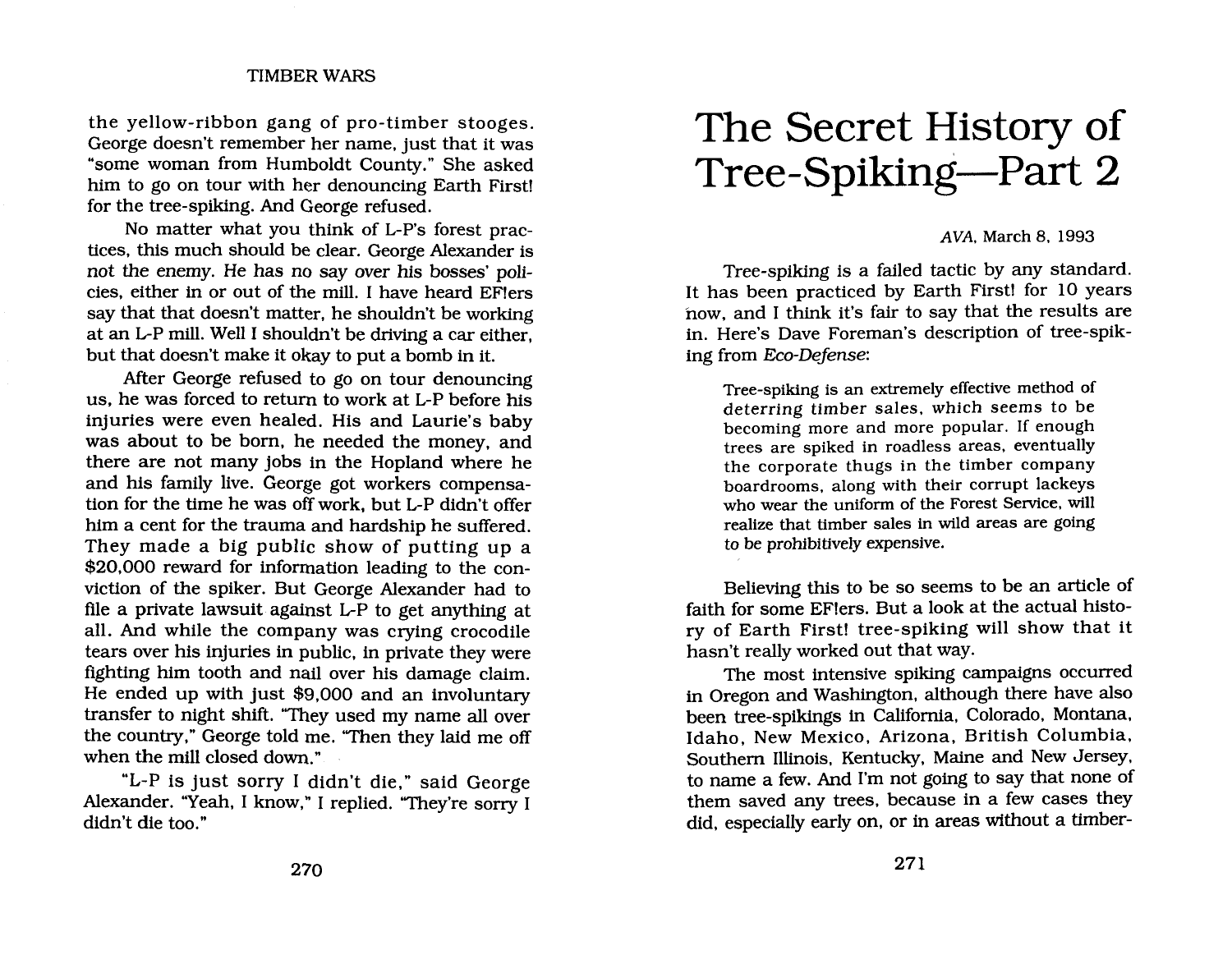based economy. But the successes have been few and far between. Even unabashed EF! apologist Chris Manes, writing in his well-researched book *Green Rage,* could only come up with two timber sales that were canceled because they were spiked, one in the George Washington National Forest in Virginia, and one in the Wenatchee Forest's Icicle River drainage in Washington state. I don't know about the trees in Virginia, but the Icicle River sale has since been cut. EF! activists from Shawnee in Southern Illinois also report that when the hard-fought Fairview sale was finally clearcut, the only trees that were left were a few oaks that had been spiked.

But there have been scores and scores of treespikings, and in the vast majority of cases, the Forest Service or timber company just sent people in with metal detectors and, often with great public fanfare, removed the spikes and cut the trees. Sometimes spikes were missed, and sometimes they hit the blades in sawmills. But the timber industry has made it quite clear that this is a price they are willing to pay.

The first known tree-spiking in EF! history occurred in the Siskiyou Mountains of Oregon in 1983, on the Woodrat timber sale on BLM land. Notice was given of the spiking, and some of the trees were marked with yellow ribbons to make them easy to find and verify. The BLM reacted by having the loggers cut the trees and leave them on the ground for firewood cutters to saw at their own risk.

In 1984, a group calling itself the Hardesty Avengers mailed a letter to the Oregon Register-Guard announcing that a 132-acre sale on Hardesty Mountain in the Willamette National Forest had

been spiked. The area was scheduled for helicopter logging by Columbia Helicopter. The Forest Service responded with a plan it called "Operation Nail," sending 20 Forest Service employees into the woods to remove the nails before they went ahead and cut the trees.

In 1985 in Southern Oregon, EF! was engaged in a high-profile direct action campaign to save Cathedral Forest in the Middle Santiam Wilderness. Demonstrators blockaded roads, staged the first tree-sits ever, and even occupied an area scheduled for blasting with dynamite, some of them actually sitting on the charges. In the midst of these actions, a few EF!ers took it on themselves to spike some of the trees at Pyramid Creek. And to read about it in Chris Manes' book, I can see where people get the false impression that tree-spiking is a drastic but effective last resort. "Despite continued opposition in the form of civil disobedience," writes Manes, "the road crept inexorably toward the sale. As a last ditch effort, (Mike) Roselle sneaked into the stand one night and spiked it. He sent a letter to the timber company announcing the spiking, and signed it 'the Bonnie Abbzug Feminist Garden Party, a reference to the voluptuous ecoteur in *The Monkeywrench Gang.* The authorities caught neither the allusion nor the tree-spiker."

What Chris Manes doesn't tell us is that the spiking didn't work. It caused a spate of negative publicity, and it caused Mary Beth Nearing, one of EF!'s most inspirational organizers, to publicly distance herself and the Cathedral Forest Action Group from the spiking and Earth First!. But it didn't save the trees. In fact, Mike Roselle himself, speaking in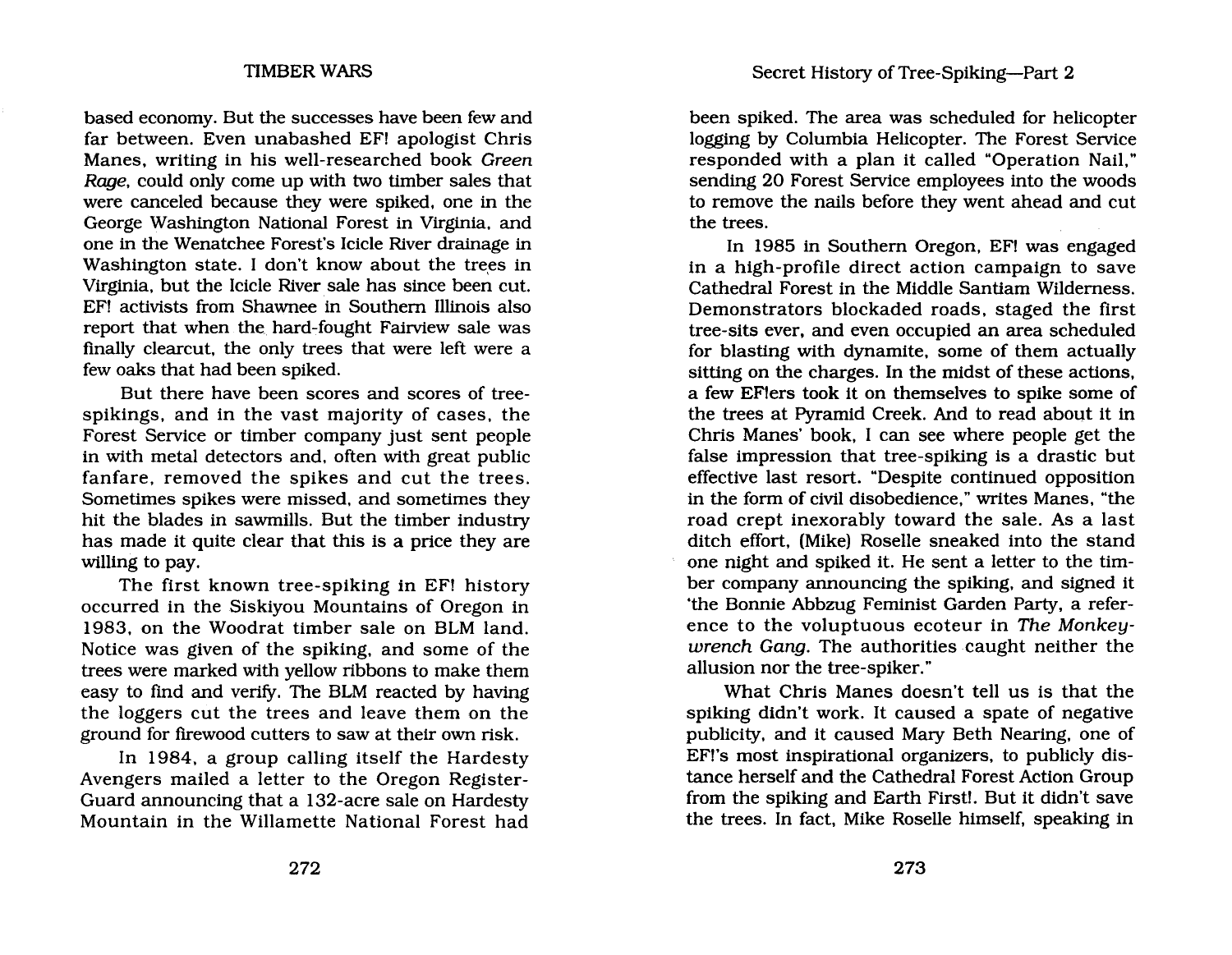Rik Scarce's book, Eco Warriors, admits that the spiking "barely slowed them down." The Forest Service sent rangers in to pull the nails, and the trees were cut.

Other areas in Oregon that were spiked and cut include the Hobson and the Deer Creek sales in the North Kalmiopsis, the Top and Skook sales in Hell's Canyon National Forest, Bull Run in the Mt. Hood area near Portland, and a Boise-Cascade sale in the Wallowa-Whitman National Forest. At this last site some of the spikes were missed by the loggers and made it into the mill, breaking teeth off of six sawblades. The saw teeth shot across the mill like bullets, injuring no one but terrifying and angering the millworkers.

In fact, the main effect that tree-spiking seemed to be having in Oregon was to piss people off. In June 1987, EF! was protesting the **Lazy** Bluff timber sale in the North Kalmiopsis roadless area. Tree-sitter Randy Prince was perched 80 feet up in an oldgrowth fir when a logger cutting in an adjacent area hit an 11-inch spike and damaged his chainsaw. The logger stormed over to Randy's tree, rewed up a saw, and, screaming something about tree-spiking, began cutting down the tree with Randy in it. He cut out a notch 1/3 of the way through the tree before he was talked into stopping. Shaken, Randy denounced tree-spiking and publicly distanced himself from Earth First! And the Lazy Bluff timber sale was cut.

By this time it was becoming clear that something was going wrong with the tree-spiking strate**gy.** It seemed that all this publicity was backfiring, putting the timber industry in a position of having to cut the trees or lose face. So when Holcomb Peak in the Siskiyou Mountains was extensively spiked in June 1987 the spikers tried to correct past mistakes and do it "right." No notification was sent to the press. Instead, the BLM, the logging contractor, and the millowner were quietly notified, in order to give them an opportunity to quietly back out and cancel the sale. No luck. Instead, they called the press and made the incident into a media circus, with BLM rangers posing for photos in the woods with tree spikes, and the timber industry rallying to raise a \$13,000 reward for information leading to the arrest of the spikers. And the trees were cut.

The ultimate media manipulation in the treespike wars, however, came in 1988 when Senator Mark Hatfield and Congressman Bob Smith (known to jaded Oregonians as the Representatives from Timber) were on a tour of the Gregory Forest Products sawmill near Glendale, Oregon. In an **amaz**ing display of synchronicity, at the very minute when the congressional delegation was watching the operation of a band saw, that very band saw just happened to hit a spike and explode. The delegation had just been shown spikes found in logs from the Silver Fire in the North Kalmiopsis. None of the dignitaries was hurt by the flying sawblade, but they were predictably impressed. 'Tree-spiking is a radical environmentalist's version of razor blades in halloween candy," was Congressman Bob Smith's comment.

Meanwhile, some of the Oregon EF! activists were getting tired of answering for this ineffective and marginalizing tactic. "Personally I don't think it works," EFIer Steve Marsden told the *Seattle* **Times**  when asked about tree-spiking in June 1988. Fellow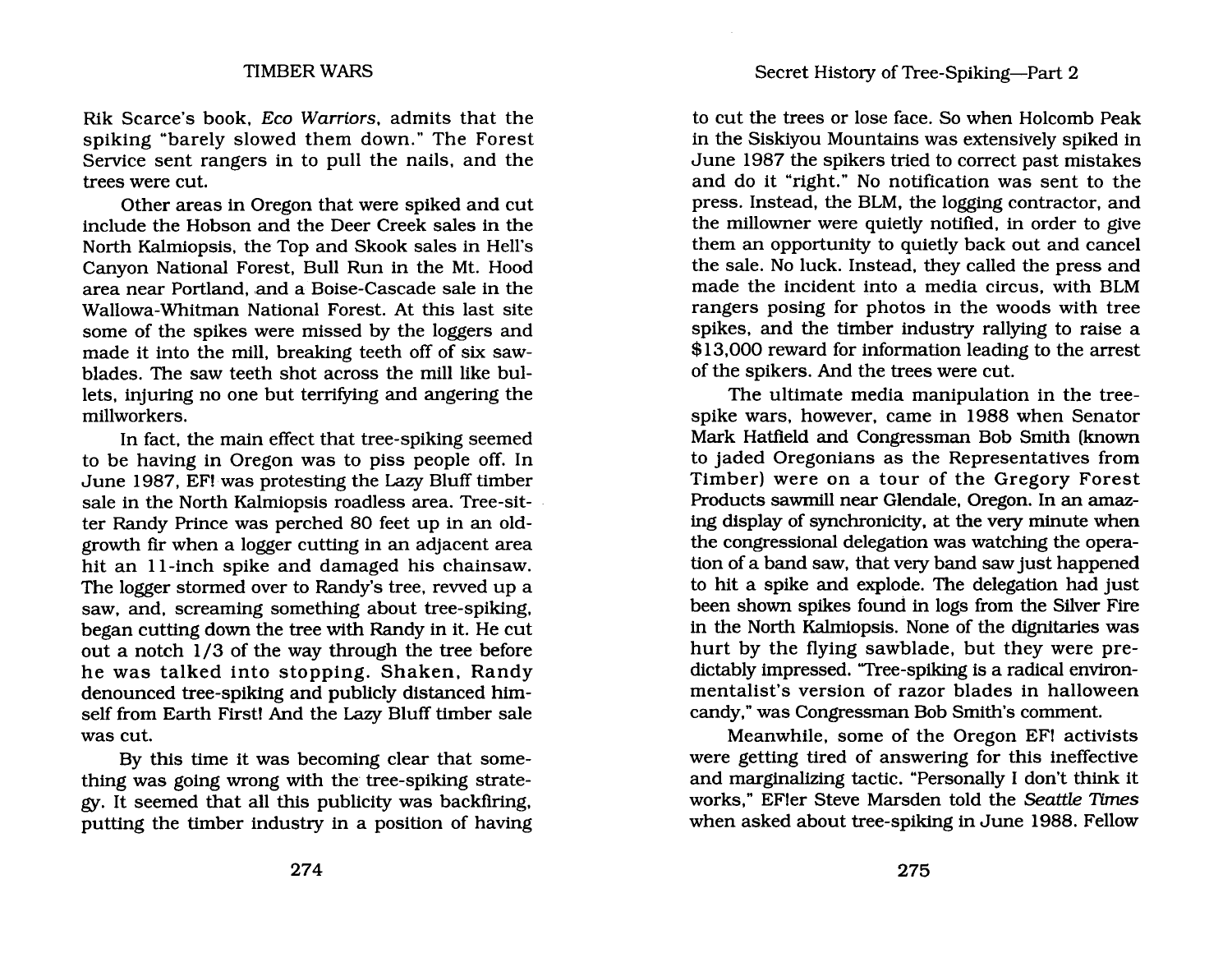EF!er Bobcat expressed the same frustration, complaining that it makes them have to talk about "tree-spiking pro or con instead of old growth pro or con." But pressure was great within Earth First! to refrain from criticizing a tactic that others still engaged in. And tree-spiking was certainly going on outside of Oregon.

Spiking in Washington state was just as extensive as Oregon, and its results no better. Starting with the temporarily successful Icicle River spiking in 1986, sale after sale was spiked and cut, including the Lake Creek and Naches areas of the Wenatchee National Forest, Green Mountain and Granite Falls in Mt. Baker-Snoqualmie, and Storm King Mountain and Karamip in the Colville National Forest. The only spiked sales that I could verify as "probably still standing" are the Spoon sale and Olston Quirkendale in Mt. Baker-Snoqualmie, and they were set aside in the spotted owl ruling, not due to the spiking. In 1989 the Sugar Bear sale was spiked in the Cedar River area near Seattle. Although the cut in the watershed was eventually halved due to a public campaign by EF! and others, the spiked area was cut.

Spiking was not saving many trees in Washington, but it was certainly raising the ire of the timber industry. Band saw blades were broken by tree spikes in four different Washington sawmills between 1987 and 1989, resulting in the standard cries of "terrorism." Finally in September 1989, the timber industry and corporate press mounted an all-out assault on Washington Earth First! A fourpart series was printed in the Bellingham Herald listing acts of sabotage in the area, quotes from *Eco-***Defense,** and the names, addresses, places of

employment and photos of key Earth Firstlers. No proof was given to show that these public EFlers were actually responsible for any of the sabotage listed, but the atmosphere was so hostile that no proof was needed. The Earth First!ers had to leave town for their own safety.

The classic example of tree-spiking, regularly cited by EF!ers as proof that the tactic works, occurred on Meare's Island in British Columbia in 1985, where the Society to Protect Intact Kinetic Ecosystems (SPIKE) drove 26,000 helix nails into old growth cedar trees. What the tree-spike advocates don't tell you is that there was a whole campaign going on over Meare's Island, and the spiking was only part of it. The issue on Meare's Island is native land rights, as the Claquet people who lived there have never ceded the land or signed any treaties. When the Canadian government attempted to sell timber rights on the island to MacMillan Bloedell, a coalition of natives and whites fought back with a lawsuit and a five-month occupation. When MacMillan Bloedell tried to come in and cut before the court could grant a restraining order, hundreds of people massed on the beach to prevent their helicopters from landing. The court finally halted the logging until the final ruling. That ruling is expected soon, and the Canadian government has stated that if M-B wins in court they will take the timber, spikes or no spikes.

Closer to home, California has had far fewer spikings than our northern neighbors, with many of them occurring in 1987, the same year George Alexander was hurt by the spike at the Cloverdale L-P mill. Just one month after that accident in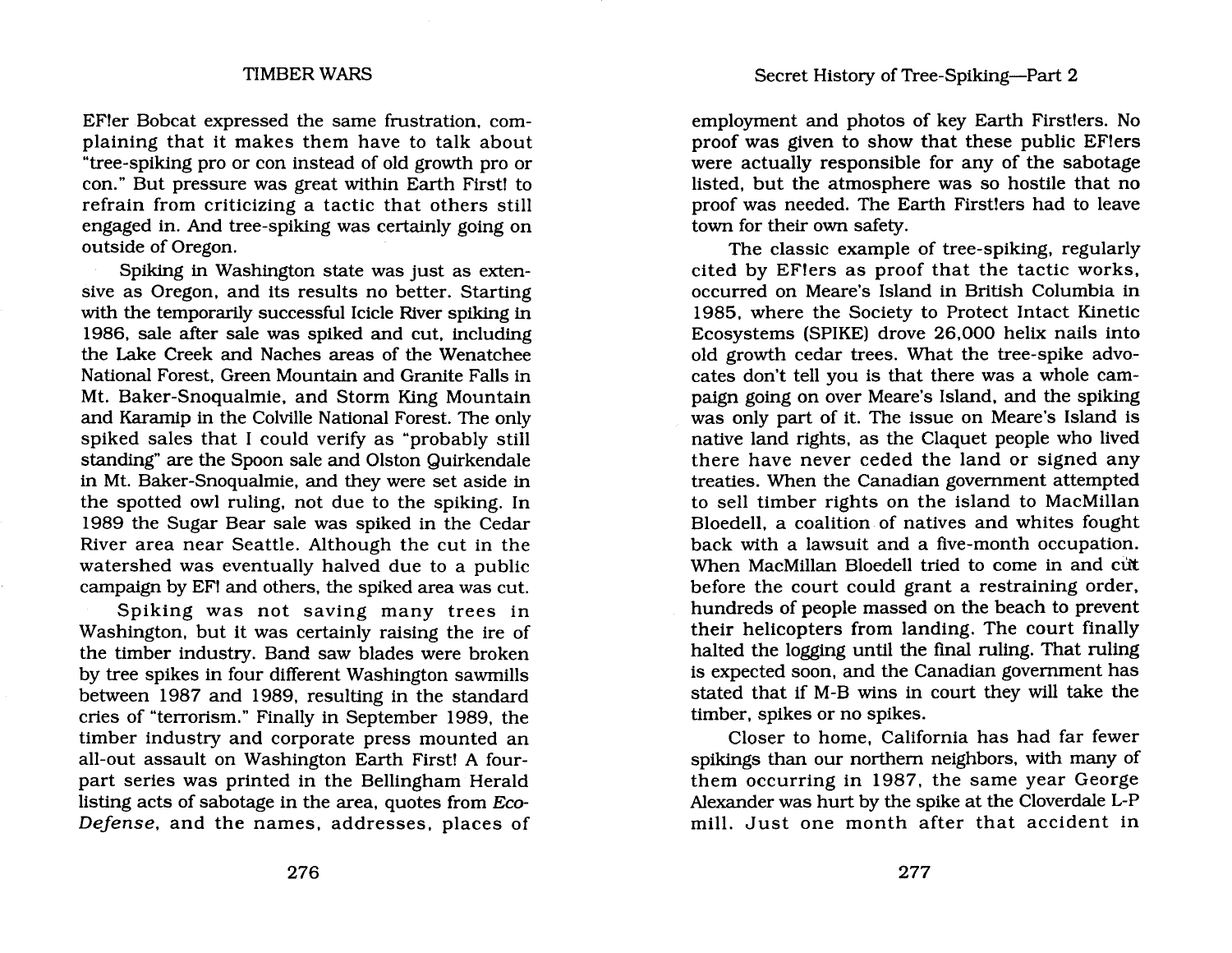Mendocino County, Trout Creek was spiked in a lastditch attempt to save it from being cut by its owner, Pacific Gas & Electric. Friends of Trout Creek had been negotiating for a compromise, but when the spikes were discovered PG&E angrily broke off negotiations. Things looked bad until EF!er Sequoia came up with a plan. She organized a protest in which people were asked to withhold \$1 from their PG&E bill and mail in a green card to show public support for saving Trout Creek. PG&E received so many green cards that it backed down and agreed to save the whole grove with no compromise.

There were also a few tree-spikings in California's National Forests. A minor uproar occurred in June 1987 right after the Trout Creek spiking when it was discovered that a spiked sale in Mendocino National Forest had been cut anyway and sent on to the mill, despite injuries to George Alexander one month earlier. A 202-acre sale in Tahoe National Forest was spiked and cut, as was a 240-acre sale qt Running Springs in the San Bernardino National Forest, sold to LP at Inyokern. One of the strangest tree-spiking incidents in California was again on L-P land, this time near Guerneville in Sonoma County. The newspapers received a notice that the Sonoma County Coalition to Stop L-P had spiked trees at the Silver Estate. No spikes were found, but nonetheless L-P said it had a suspect. He was described as "a black man with a bone through his nose who rides a bicycle and carries bows and arrows," obviously a better example of L-P's racism than its investigative capacities.

As tree-spiking continued across the US, the government increasingly tried to crack down on it.

Although no spiker has ever been caught, laws were passed to make spiking a felony in California, Washington, Oregon, Idaho and Montana. In 1989 the federal government passed its own laws, and that brought the FBI into the picture. When the Post Office timber sale in Clearwater Forest, Idaho, was spiked, the FBI responded by rounding up University of Montana professor Ron Erikson and several of his Earth First! students. They were forced to give hair samples and fingerprints, write "Stumps Suck" 25 times, and submit to a federal grand jury investigation. No evidence was found to link them to the spiking, and no charges were brought. But this intimidation served to separate Missoula EF! from its support in academia. And the trees were cut.

With this kind of history, you have to wonder why some EF!ers cling so tenaciously to the myth that tree-spiking works. One of the explanations commonly given is that, regardless of whether it saves individual trees, spiking is an economic constraint on the industry. "The idea could have come straight from the Chicago Business School," says Chris Manes in *Green Rage.* "If the cost of removing spikes is high enough, the cut will not be made, or at least the decreased profit margin will discourage logging in [controversial] areas." With this logic, Chris Manes would have flunked Econ 101. There are several flaws in this theory. The strategy of treespiking was designed for federal lands, where most remaining old growth in the US is located. In these cases it is the Forest Service, not the timber company, which bears the cost, both of removing the spikes and of charging lower rates for the timber to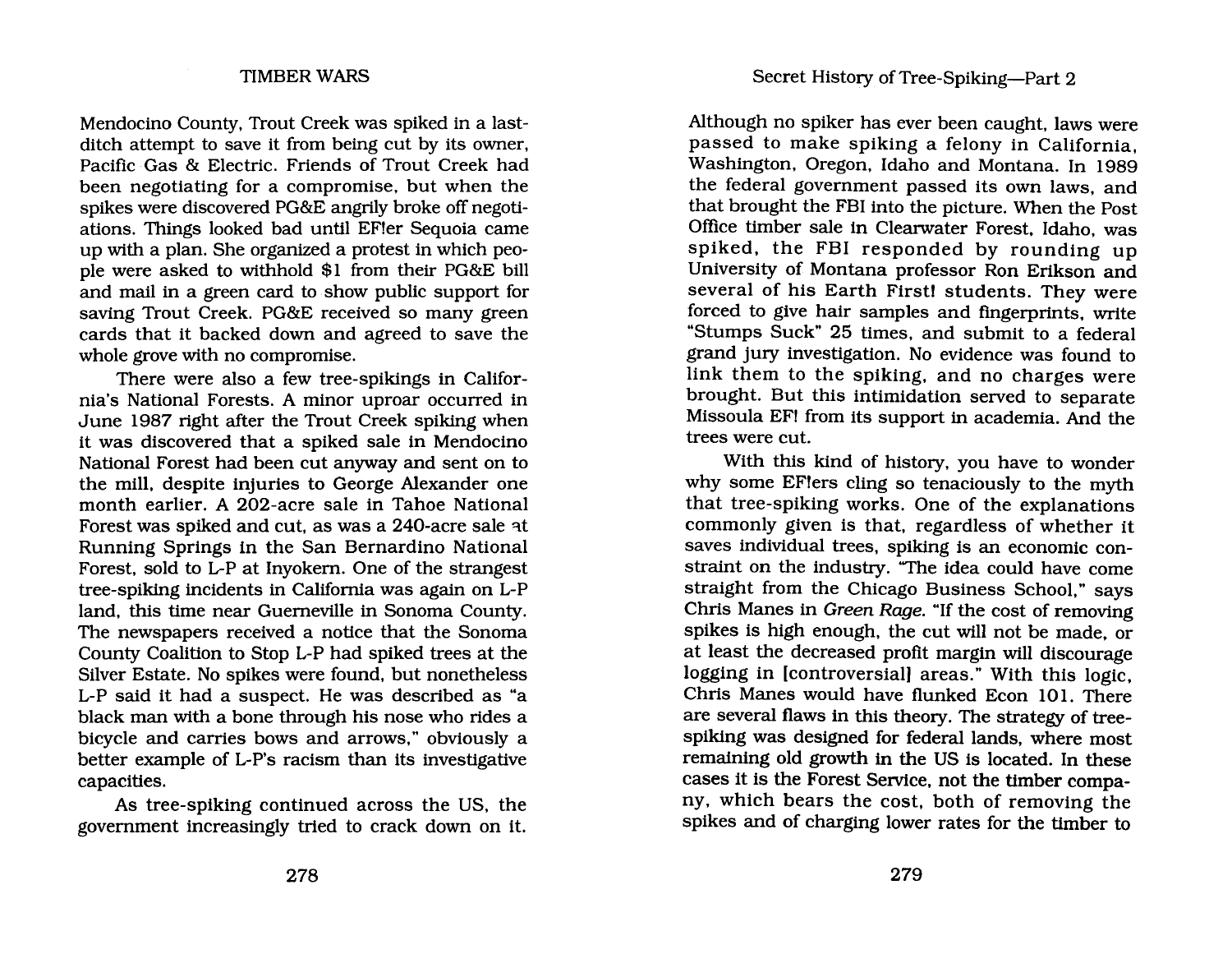make up for the risk of broken saws. The Forest Service is not required to make a profit, since it is financed by tax money, and one of the scandals of the looting of our national forests is that the Forest Service subsidizes big timber by paying for log road construction and selling timber below cost. Between 1982 and 1987, the Forest Service received \$800 million a year in federal timber sales, but spent \$1.2 billion a year making the timber ready for sale. That's a loss of \$400 million a year. There aren't enough tree spikes in the world to make a dent in this agency.

And even in the case of tree-spiking on private lands, this economic theory assumes that the price of lumber is fixed, so that any increase in production costs will result in a decrease in profits. But old-growth timber is so valuable, and there is so little of it left, that the timber industry could charge anything it wanted and still sell every stick. Any increase in production costs due to tree-spiking would simply be passed on to the consumers.

Nor are the timber companies put off by the threat of injury to employees, as we have already seen in real life. Dave Foreman tells us in *EcoDefense* that tree-spiking is "unlikely to cause anyone physical injury even should a blade shatter upon striking a spike, which is an unlikely event." But Foreman also admitted to the Christian Science Monitor in 1987 that he had never seen the inside of a sawmill. **And** it is clear that he doesn't understand the depths of depravity of the timber companies. The routine maiming and killing of timber workers is coldly calculated into the cost of the lumber, and a few more injuries are not going to stop them. L-P made this clear after George Alexander was hurt.... "L-P will not let tree-spiking be a deterrent," said spokeswoman Glennis Simmons. And she meant it. L-P kept running the logs from that same spiked sale through the mill, even though workers encountered two more spikes and broke another saw blade. Other timber companies were just as emphatic. After the Buse Company in Everett, Washington broke four saw blades on tree spikes in 1987, manager Ron Smith commented: "I assume they think if they do things like this the timber industry will get discouraged and will just quit cutting trees. But I don't thing that's going to happen."

And it hasn't happened. Yet just because Dave Foreman told us 10 years ago that it would, most of EF! continues to ignore reality, no matter how much experience we have. The forests that EFI had been instrumental in saving in this area (Trout Creek, Cahto Wilderness, Headwaters Forest, Albion and Owl Creek) have all been saved through blockades and public organizing campaigns, often combined with lawsuits. And it's time we faced the truth about tree-spiking. It is unquestionably dangerous to workers. It needlessly endangers EF! activists on the front lines. And it doesn't save trees.

Ironically, most of the early advocates of treespiking-including Dave Foreman-have left EF! for safer harbors after suppressing debate by treating any questioning of their tactics as heresy. And, although most of them have refused to make any public statements about it, the EFI groups that most strongly advocated tree-spiking in the early days have quietly abandoned the tactic. Yet the